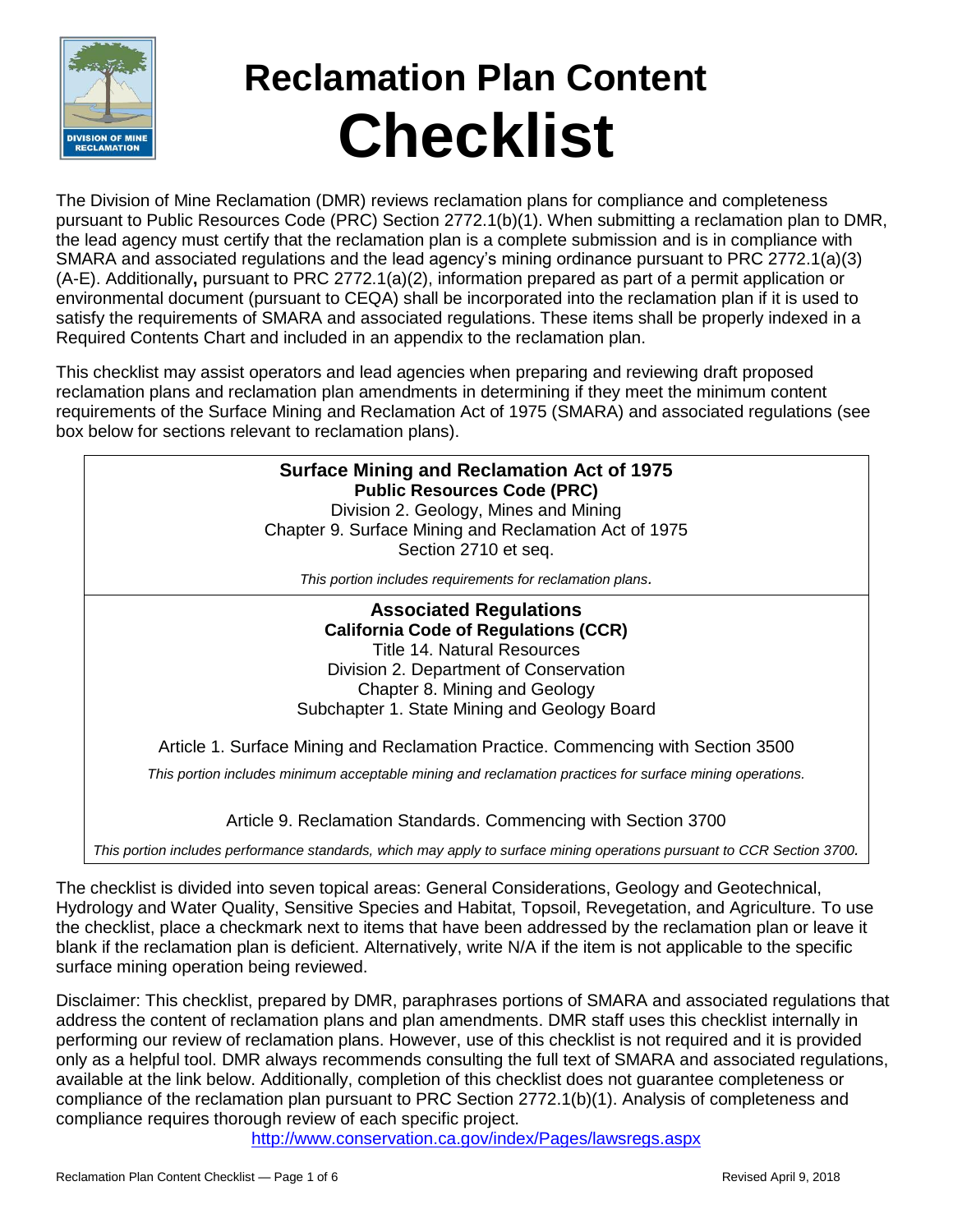| Mine         | Completed by: |
|--------------|---------------|
| Name:        | Checklist     |
| End'<br>Use: | Date:         |

#### **GENERAL CONSIDERATIONS**

| <b>Authority</b>          | <b>Requirements/Practices/Standards</b>                                                                                                                                                                                                                                                   | ✓<br>or<br>N/A |
|---------------------------|-------------------------------------------------------------------------------------------------------------------------------------------------------------------------------------------------------------------------------------------------------------------------------------------|----------------|
| PRC 2772(b)               | Required contents chart:<br>A chart identifying the location (e.g. page number, chapter, appendix, or other location in the<br>reclamation plan) of content that meets the requirements of PRC Sections 2772, 2773, 2773.3<br>and CCR Articles 1 and 9 (as delineated in this checklist). |                |
| <b>PRC</b><br>2772(c)(1)  | Contact information:<br>Name and address of the surface mining operator and any person designated by the operator as<br>an agent for service of process (must reside in CA).                                                                                                              |                |
| <b>PRC</b><br>2772(c)(2)  | Material quantity and type:<br>The anticipated total quantity and type of minerals to be mined (see Annual Report Instructions,<br>Exhibit B, for mineral types and units of measure).                                                                                                    |                |
| <b>PRC</b><br>2772(c)(3)  | Dates:<br>The initiation and termination dates of mining (be as specific as possible, e.g. December 31,<br>2030).                                                                                                                                                                         |                |
| <b>PRC</b><br>2772(c)(4)  | Depth of mining:<br>The maximum anticipated depth of the surface mining operation.                                                                                                                                                                                                        |                |
|                           | Reclamation plan maps shall include:<br>Size and legal description of lands affected by surface mining operations;                                                                                                                                                                        |                |
|                           | Names and addresses of owners of all surface interests and mineral interests;                                                                                                                                                                                                             |                |
| <b>PRC</b>                | Property lines, setbacks, and the reclamation plan boundary;                                                                                                                                                                                                                              |                |
| 2772(c)(5)                | Existing and final topography with contour lines at appropriate intervals;<br>Detailed geologic description of the area of the surface mining operation;                                                                                                                                  |                |
| $(A-F)$                   | Locations of railroads, utility features, and roads (access roads, temporary roads to be<br>reclaimed, and any roads remaining for the end use).                                                                                                                                          |                |
|                           | All maps, diagrams, or calculations that are required to be prepared by a California-licensed<br>professional shall include the preparer's name, license number, signature & seal.                                                                                                        |                |
| <b>PRC</b><br>2772(c)(6)  | Mining method and schedule:<br>A description of the mining methods and a time schedule that provides for completion of mining<br>on each segment so that reclamation can be concurrent or phased.                                                                                         |                |
| <b>PRC</b><br>2772(c)(7)  | Subsequent use(s):<br>A description of the proposed subsequent use(s) after reclamation                                                                                                                                                                                                   |                |
|                           | Evidence that all landowners have been notified of the proposed use.                                                                                                                                                                                                                      |                |
| <b>PRC</b><br>2772(c)(9)  | Impact on future mining:<br>A statement regarding the impact of reclamation on future mining on the site.                                                                                                                                                                                 |                |
| <b>PRC</b><br>2772(c)(10) | Signed statement:<br>Statement signed by the operator accepting responsibility for reclamation of the mined lands per<br>the reclamation plan.                                                                                                                                            |                |
| PRC 2776(b-<br>c)         | Pre-SMARA areas:<br>Reclamation plans shall apply to operations conducted after January 1, 1976 or to be conducted<br>in the future. Mined lands disturbed prior to January 1, 1976 and not disturbed after that date<br>may be excluded from the reclamation plan.                       |                |
| <b>CCR</b><br>3502(b)(2)  | Public health and safety:<br>A description of how any potential public health and safety concerns that may arise due to<br>exposure of the public to the site will be addressed.                                                                                                          |                |
| CCR 3709(a)               | Equipment storage and waste disposal:<br>Designate areas for equipment storage and show on maps.                                                                                                                                                                                          |                |
|                           | All waste shall be disposed of in accordance with state and local health and safety ordinances.                                                                                                                                                                                           |                |
| CCR 3709(b)               | Structures and equipment removed:                                                                                                                                                                                                                                                         |                |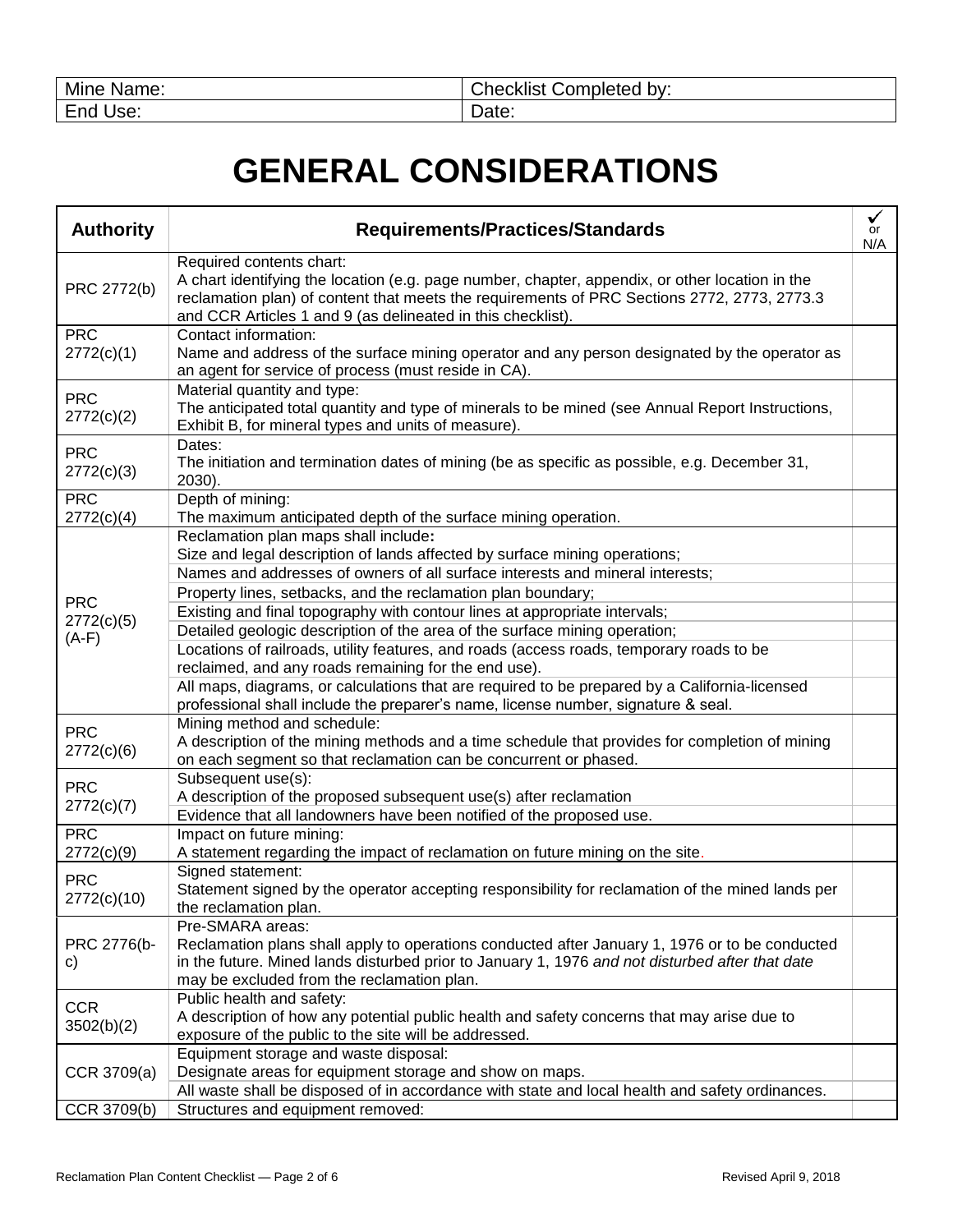|               | Structures and equipment should be dismantled and removed at closure, except as<br>demonstrated to be necessary for the proposed end use.                                       |  |
|---------------|---------------------------------------------------------------------------------------------------------------------------------------------------------------------------------|--|
| CCR $3713(a)$ | Well closures:<br>Drill holes, water wells, monitoring wells will be completed or abandoned in accordance with<br>laws, unless demonstrated necessary for the proposed end use. |  |
| CCR $3713(b)$ | Underground openings:<br>Any portals, shafts, tunnels, or openings will be gated or protected from public entry, and to<br>preserve access for wildlife (e.g. bats).            |  |

#### **GEOLOGY AND GEOTECHNICAL**

| <b>Authority</b>         | <b>Requirements/Practices/Standards</b>                                                                                                                                                                                                                                                                                                       | or<br>N/A |
|--------------------------|-----------------------------------------------------------------------------------------------------------------------------------------------------------------------------------------------------------------------------------------------------------------------------------------------------------------------------------------------|-----------|
| <b>PRC</b>               | A description of the general geology of the area                                                                                                                                                                                                                                                                                              |           |
| 2772(c)(5)               | A detailed description of the geology of the mine site.                                                                                                                                                                                                                                                                                       |           |
| PRC 2773.3               | If a metallic mine is located on, or within one mile of, any "Native American sacred site" and is<br>located in an "area of special concern," the reclamation plan shall require that all excavations<br>and/or excess materials be backfilled and graded to achieve the approximate original contours of<br>the mined lands prior to mining. |           |
| <b>CCR</b><br>3502(b)(4) | The source and disposition of fill materials used for backfilling or grading shall be considered in<br>the reclamation plan.                                                                                                                                                                                                                  |           |
| <b>CCR</b>               | The designed steepness and treatment of final slopes must consider the physical properties of<br>slope materials, maximum water content, and landscaping.                                                                                                                                                                                     |           |
| 3502(b)(3)               | The reclamation plan shall specify slope angles flatter than the critical gradient for the type of<br>slope materials.                                                                                                                                                                                                                        |           |
|                          | When final slopes approach the critical gradient, a Slope Stability Analysis will be required.                                                                                                                                                                                                                                                |           |
| CCR 3704.1               | Backfilling required for surface mining operations for metallic minerals.                                                                                                                                                                                                                                                                     |           |
| CCR 3704(a)              | For urban use, fill shall be compacted in accordance with Uniform Building Code, local grading<br>ordinance, or other methods approved by the lead agency.                                                                                                                                                                                    |           |
| CCR 3704(b)              | For resource conservation, compact to the standards required for that end use.                                                                                                                                                                                                                                                                |           |
| CCR 3704(d)              | Final reclamation fill slopes shall not exceed 2:1 (H:V), except when allowed by site-specific<br>engineering analysis, and the proposed final slope can be successfully revegetated. See also<br>Section 3502(b)(3).                                                                                                                         |           |
| CCR 3704(e)              | At closure, all fill slopes shall conform with the surrounding topography or approved end use.                                                                                                                                                                                                                                                |           |
| CCR 3704(f)              | Final cut slopes must have a minimum slope stability factor of safety that is suitable for the end<br>use and conforms with the surrounding topography or end use.                                                                                                                                                                            |           |

#### **HYDROLOGY AND WATER QUALITY**

| <b>Authority</b>            | <b>Requirements/Practices/Standards</b>                                                                                                                                                                                   | or<br>N/A |
|-----------------------------|---------------------------------------------------------------------------------------------------------------------------------------------------------------------------------------------------------------------------|-----------|
| PRC 2770.5                  | For operations within the 100-year flood plain (defined by FEMA) and within one mile up- or<br>downstream of a state highway bridge, Caltrans must be notified and provided a 45-day review<br>period by the lead agency. |           |
| <b>PRC</b>                  | Description of the manner in which contaminants will be controlled and mine waste will be                                                                                                                                 |           |
| 2772(c)(8)(A)               | disposed.                                                                                                                                                                                                                 |           |
| <b>PRC</b><br>2772(c)(8)(B) | The reclamation plan shall include a description of the manner in which stream banks/beds will<br>be rehabilitated to minimize erosion and sedimentation.                                                                 |           |
| PRC 2773(a)                 | The reclamation plan shall establish site-specific sediment and erosion control criteria for<br>monitoring compliance with the reclamation plan.                                                                          |           |
| <b>CCR</b><br>3502(b)(6)    | Temporary stream and watershed diversions shall be detailed in the reclamation plan.                                                                                                                                      |           |
| <b>CCR</b><br>3503(a)(2)    | Stockpiles of overburden and minerals shall be managed to minimize water and wind erosion.                                                                                                                                |           |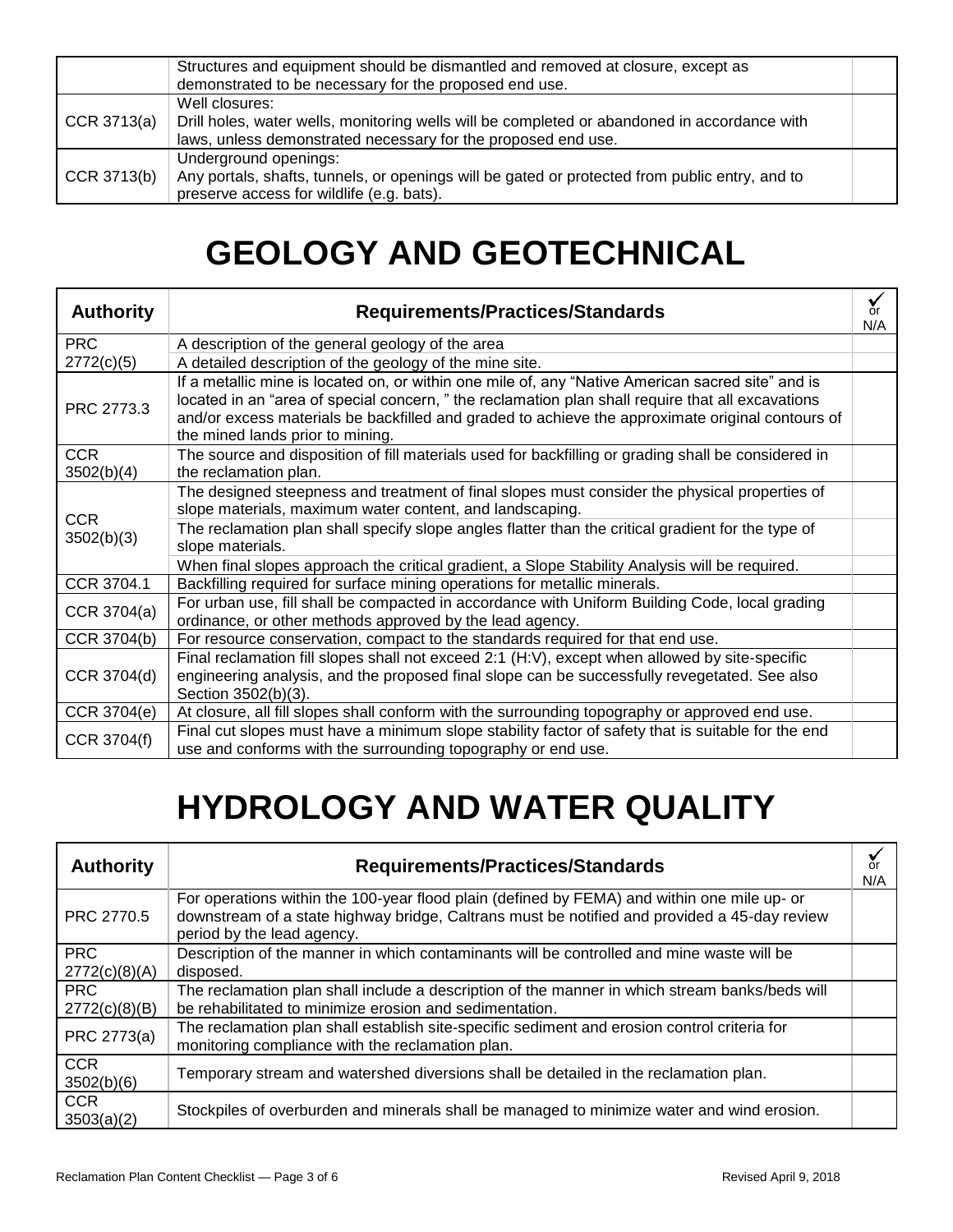| <b>CCR</b><br>3503(b)(2) | Operations shall be conducted to substantially prevent siltation of groundwater recharge areas.                                                                                                                                                   |  |
|--------------------------|---------------------------------------------------------------------------------------------------------------------------------------------------------------------------------------------------------------------------------------------------|--|
| <b>CCR</b><br>3503(a)(3) | Erosion control facilities shall be constructed and maintained where necessary to control<br>erosion.                                                                                                                                             |  |
| <b>CCR</b><br>3503(b)(1) | Settling ponds shall be constructed where they will provide a significant benefit to water quality.                                                                                                                                               |  |
| CCR 3503(d)              | Disposal of mine waste and overburden shall be stable and shall not restrict natural drainage<br>without suitable provisions for diversion.                                                                                                       |  |
| CCR 3503(e)              | Grading and revegetation shall be designed to minimize erosion and convey surface runoff to<br>natural drainage courses or interior basins.<br>Spillway protection shall be designed to prevent erosion.                                          |  |
| CCR 3706(a)              | Surface mining and reclamation activities shall be conducted to protect on-site and downstream<br>beneficial uses of water.                                                                                                                       |  |
| CCR 3706(b)              | Water quality, recharge potential, and groundwater storage that is accessed by others shall not<br>be diminished.                                                                                                                                 |  |
| CCR 3706(c)              | Erosion and sedimentation shall be controlled during all phases of construction, operation,<br>reclamation, and closure of surface mining operations to minimize siltation of lakes and water<br>courses as per RWQCB/SWRCB.                      |  |
| CCR 3706(d)              | Surface runoff and drainage shall be controlled to protect surrounding land and water resources.<br>Erosion control methods shall be designed for not less than 20 year/1 hour intensity storm event.                                             |  |
| CCR 3706(e)              | Impacted drainages shall not cause increased erosion or sedimentation. Mitigation alternatives<br>shall be proposed in the reclamation plan.                                                                                                      |  |
| <b>CCR</b><br>3706(f)(1) | Stream diversions shall be constructed in accordance with the Lake and Streambed Alteration<br>Agreement (LSAA) between the operator and the Department of Fish and Wildlife.                                                                     |  |
| <b>CCR</b><br>3706(f)(2) | Stream diversions shall also be constructed in accordance with Federal Clean Water Act and the<br>Rivers and Harbors Act of 1899.                                                                                                                 |  |
| CCR 3706(g)              | All temporary stream diversions shall eventually be removed and the affected land reclaimed.                                                                                                                                                      |  |
| CCR 3710(a)              | Surface and groundwater shall be protected from siltation and pollutants in accordance with the<br>Porter-Cologne Act, the Federal Clean Water Act, and RWQCB/SWRCB requirements.                                                                 |  |
| CCR 3710(b)              | In-stream mining shall be conducted in accordance with Section 1600 et seq. of the California<br>Fish and Game Code, Section 404 of the Clean Water Act, and Section 10 of the Rivers and<br>Harbors Act of 1899.                                 |  |
| CCR 3710(c)              | In-stream mining shall be regulated to prevent impacts to structures, habitats, riparian<br>vegetation, groundwater levels, and banks.                                                                                                            |  |
|                          | In-stream channel elevations and bank erosion shall be evaluated annually using extraction<br>quantities, cross-sections, and aerial photos.                                                                                                      |  |
| <b>CCR 3712</b>          | Mine waste and tailings and mine waste disposal units are governed by SWRCB waste disposal<br>regulations and shall be reclaimed in accordance with this article: CCR Article 1. Surface Mining<br>and Reclamation Practice. Section 3500 et seq. |  |

### **SENSITIVE SPECIES AND HABITAT**

| <b>Authority</b> | <b>Requirements/Practices/Standards</b>                                                                                                           | or<br>N/A |
|------------------|---------------------------------------------------------------------------------------------------------------------------------------------------|-----------|
| <b>CCR</b>       | A description of the environmental setting (identify sensitive species, wildlife habitat, sensitive<br>natural communities, e.g. wetlands).       |           |
| 3502(b)(1)       | Impacts of reclamation on surrounding land uses.                                                                                                  |           |
| CCR 3503(c)      | Fish and wildlife habitat shall be protected by all reasonable measures.                                                                          |           |
| CCR 3703(a)      | Sensitive species shall be conserved or mitigated as prescribed by the federal and California<br><b>Endangered Species Acts.</b>                  |           |
| CCR 3703(b)      | Wildlife habitat shall be established on disturbed land at least as good as pre-project, unless end<br>use precludes its use as wildlife habitat. |           |
| CCR 3703(c)      | Wetlands shall be avoided or mitigated at 1:1 minimum for both acreage and habitat value.                                                         |           |
| CCR 3704(g)      | Piles or dumps shall not be placed in wetlands without mitigation.                                                                                |           |
| CCR 3710(d)      | In-stream mining shall not cause fish to be trapped in pools or off-channel pits, or restrict<br>migratory or spawning activities.                |           |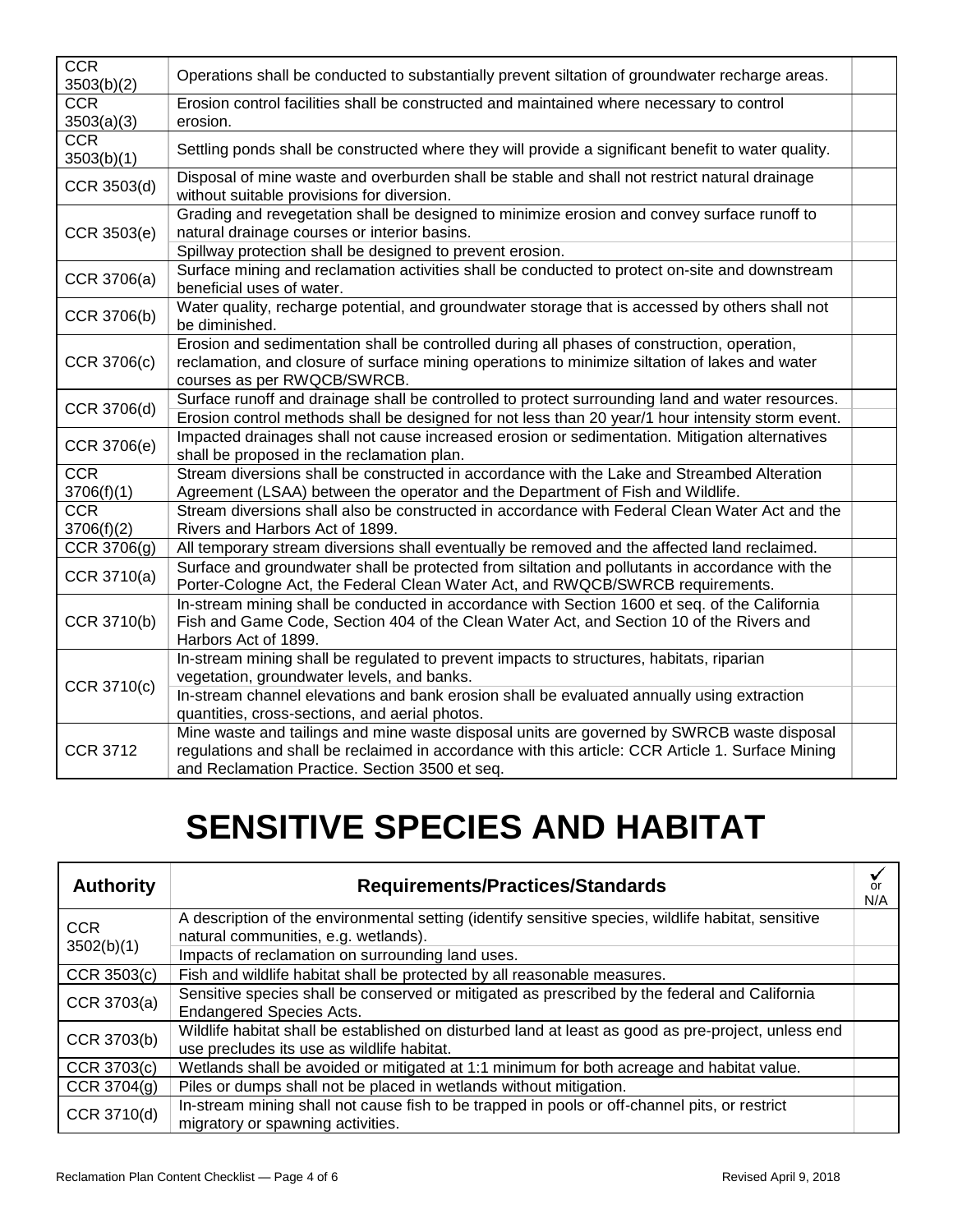## **TOPSOIL**

| <b>Authority</b>         | <b>Requirements/Practices/Standards</b>                                                                                                                                               | or<br>N/A |
|--------------------------|---------------------------------------------------------------------------------------------------------------------------------------------------------------------------------------|-----------|
| <b>CCR</b><br>3503(a)(1) | Removal of vegetation and overburden preceding mining shall be kept to a minimum.                                                                                                     |           |
| CCR 3503(f)              | When the reclamation plan calls for resoiling, mine waste shall be leveled and covered with a<br>layer of finer material. A soil layer shall then be placed on this prepared surface. |           |
|                          | The use of soil conditioners, mulches, or imported topsoil shall be considered where such<br>measures appear necessary.                                                               |           |
| CCR 3704(c)              | Mine waste shall be stockpiled to facilitate phased reclamation and kept separate from topsoil or<br>other growth media.                                                              |           |
| CCR 3705(e)              | If soil is altered or other than native topsoil, soil analysis is required. Add fertilizers or soil<br>amendments if necessary.                                                       |           |
| CCR 3711(a)              | All salvageable topsoil shall be removed as a separate layer.                                                                                                                         |           |
|                          | Topsoil and vegetation removal should not precede mining by more than one year.                                                                                                       |           |
|                          | Topsoil resources shall be mapped prior to stripping and location of topsoil stockpiles shown on<br>map included in the reclamation plan.                                             |           |
| CCR 3711(b)              | Topsoil and other growth media shall be maintained in separate stockpiles.                                                                                                            |           |
|                          | Test plots may be required to determine the suitability of growth media for revegetation<br>purposes.                                                                                 |           |
| CCR 3711(c)              | Soil salvage operations and phases of reclamation shall be set forth in the reclamation plan to<br>minimize the area disturbed and to achieve maximum revegetation success.           |           |
|                          | Topsoil and growth media shall be used to phase reclamation as soon as can be accommodated<br>following the mining of an area.                                                        |           |
|                          | Topsoil stockpiles shall not be disturbed until needed for reclamation.                                                                                                               |           |
| CCR 3711(d)              | Topsoil stockpiles shall be clearly identified.                                                                                                                                       |           |
|                          | Topsoil shall be planted with vegetation or otherwise protected to prevent erosion and<br>discourage weeds.                                                                           |           |
| CCR 3711(e)              | Topsoil shall be redistributed in a manner resulting in a stable, uniform thickness consistent with<br>the end use.                                                                   |           |

### **REVEGETATION**

| <b>Authority</b> | <b>Requirements/Practices/Standards</b>                                                                                                                                                | or<br>N/A |
|------------------|----------------------------------------------------------------------------------------------------------------------------------------------------------------------------------------|-----------|
| PRC 2773(a)      | The reclamation plan shall be specific to the property and shall establish site-specific criteria for<br>evaluating compliance with the reclamation plan with respect to revegetation. |           |
| CCR $3503(g)$    | Available research regarding revegetation methods and selection of species given the<br>topography, resoiling characteristics, and climate of the mined areas shall be used.           |           |
| CCR 3705(a)      | Baseline studies shall be conducted prior to mining activities to document vegetative cover,<br>density, and species richness.                                                         |           |
|                  | Vegetative cover shall be similar to surrounding habitats and self-sustaining.                                                                                                         |           |
| CCR 3705(b)      | Test plots shall be conducted simultaneously with mining to ensure successful implementation of<br>the proposed revegetation plan.                                                     |           |
| CCR 3705(c)      | Decompaction methods, such as ripping and disking, shall be used in areas to be revegetated to<br>establish a suitable root zone for planting.                                         |           |
| CCR 3705(d)      | Roads shall be stripped of roadbase materials, resoiled, and revegetated, unless exempted.                                                                                             |           |
| CCR 3705(f)      | Temporary access shall not disrupt the soil surface on arid lands except where necessary for<br>safe access. Barriers shall be installed to keep unauthorized vehicles out.            |           |
|                  | Use local native plant species (unless non-native species meet the end use).                                                                                                           |           |
| CCR $3705(g)$    | Areas to be developed for industrial, commercial, or residential shall be revegetated for the<br>interim period to control erosion.                                                    |           |
| CCR 3705(h)      | Planting shall be conducted during the most favorable period of the year for plant establishment.                                                                                      |           |
| CCR 3705(i)      | Use soil stabilizing practices and irrigation when necessary to establish vegetation.                                                                                                  |           |